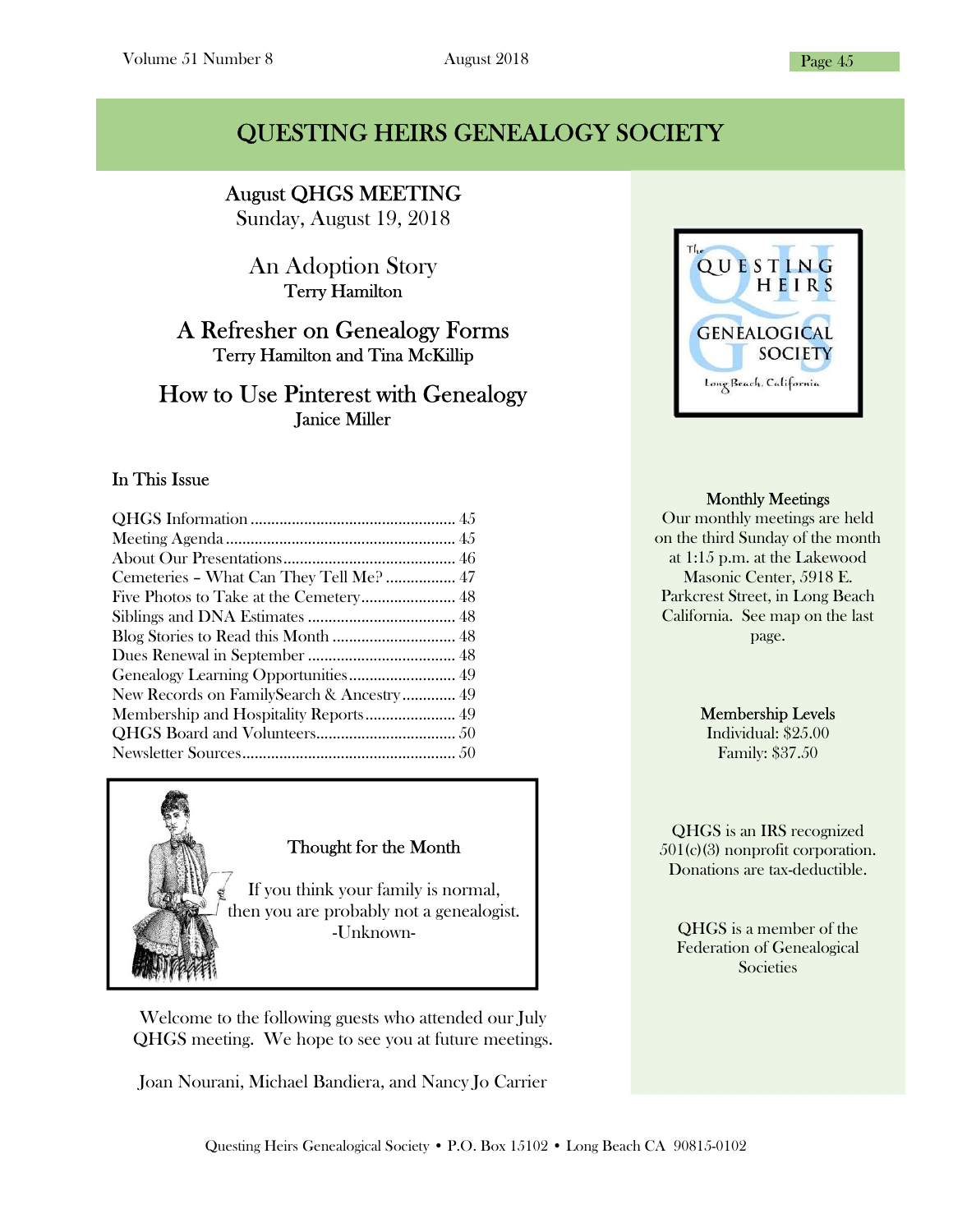# Our August Speakers

### İ An Adoption Story • Terry Hamilton

Our own Terry Hamilton will share her journey to find her birth family. Terry will tell us how she researched records and evaluated DNA results. Hers is a story that ends with a reunion and traveling to meet her biological family.

We have read books detailing the research others have taken on to unravel the mystery of an adoption. Some of us have helped others evaluate records and DNA to locate birth families. Hour long television series condense the stories of these searches so that they look straight forward and easy. But in reality, research can take many years and many brick walls must be overcome.

Whether you have been involved in adoption research or not, hearing Terry's story will be very interesting and insightful to all of us.

# A Refresher on Genealogy Forms • Terry Hamilton and Tina McKillip

Questing Heirs Terry Hamilton and Tina Yanis will walk us through a group of forms that are used to record our findings in our genealogy research. This is be a refresher on forms and how to fill in the details as we research records.

How many of us have written a detail on a piece of paper to be added to our records later? We might find ourselves doing that research again, following the same trail because we've misplaced that small piece of paper. We can always learn new things no matter how long we have been doing genealogy research. They will provide copies of some of the forms to use at home.

## How to Use Pinterest with Genealogy • Janice Miller

Are you currently a Pinterest user? Did you know that 200 million people use Pinterest every month? Half of those are international users. Pinterest is a free web site that allows registered users to upload, save and manage images with links to content.

Why should you use it? You can create a board about cities that you are researching. Maybe you'd like to post ancestor photos to share with other family or genealogists. While researching, you find an article you want to read but don't have time at the moment. "Pin" that article and save it as a link to come back to later. Find out about what articles are available on the web. You can also connect with other family members you may never have known.

Pinterest can be used on your phone, tablet or computer. Hear more about it at our next meeting and see a visual tour of what it can do for you.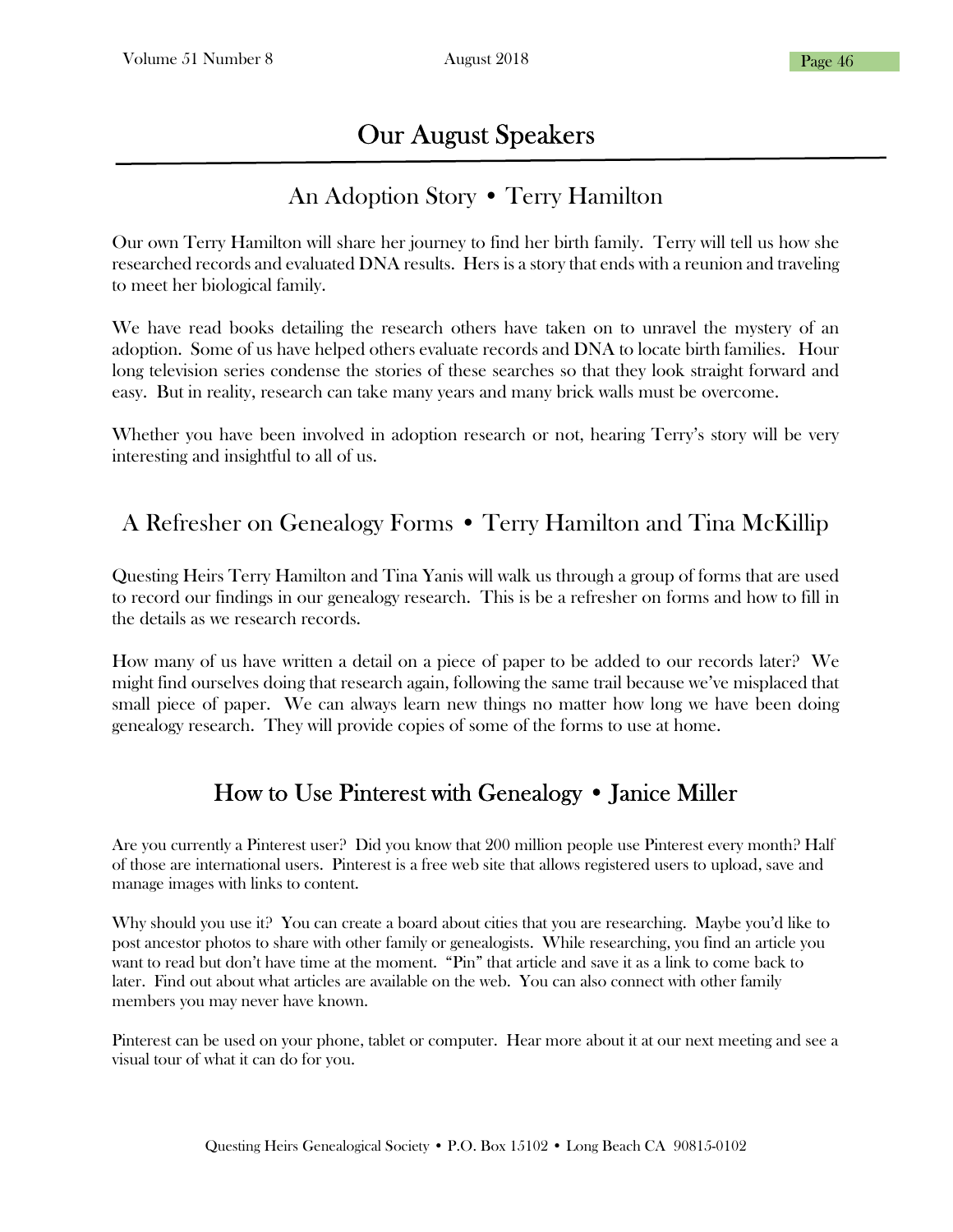# Cemeteries • What Can They Tell Me?

When I first started on my genealogy journey, I honestly hadn't thought to look at cemeteries. My mother taught me to collect paper birth and death records, find relatives in the census and send hand written letters to second and third cousins. But genealogy research has evolved so much in the last thirty years.

If you haven't found the gravesites of your ancestors you may be missing some very revealing details about their lives. Online cemetery searches are a place to start. Many cemeteries now have online records. The most popular sites are Find a Grave and Billion Graves. Both of these sites are driven by user contributions. If you are lucky, you will find a listing for your ancestor with birth and death dates, and a maiden name. Family members can be linked. Users can include a photo of the individual, the grave and some people include a copy of the obituary or a small family history.

Many in our group have been contributors on Find a Grave and have been lucky enough to meet many other genealogy enthusiasts with similar research interests. An entry in Find a Grave is shown below.

|                        | Hilda R Johnson Smith                                               |                                                                                                                             | <b>Spouses</b> |                                                                                  | Children                         |  |
|------------------------|---------------------------------------------------------------------|-----------------------------------------------------------------------------------------------------------------------------|----------------|----------------------------------------------------------------------------------|----------------------------------|--|
|                        | <b>BIRTH</b><br><b>DEATH</b><br><b>BURIAL</b><br><b>MEMORIAL ID</b> | 1867<br>1922 (aged 54-55)<br><b>Wildwood Cemetery</b><br>Salem, McCook County, South Dakota, USA<br>134636237 · View Source |                | <b>Carl August Chalberg</b><br>1859-1900<br>Fred F. Smith<br>1867-1955 (m. 1915) | Elmer Leon Chalberg<br>1895-1970 |  |
| ┳.<br>$\sim$<br>$\sim$ |                                                                     |                                                                                                                             |                |                                                                                  |                                  |  |

Source: Find a Grave

If you are looking for burial information about your family, you might not even find a complete name on the headstone when visiting the cemetery. Three generations of



one family were in the same area of a cemetery. Their full names are not on the headstones.

Close family members knew who they were, but through a collaboration of several people on Find a Grave many details were added. Death certificates, links to the graves of family members, vital record information, photos of the individuals and more are listed. There is a lot information out there and you can put together details that might be missing in your family tree.

If you don't have a cemetery photo there are volunteers who will take a photo for you if it is out of the area. You may even find children at the cemetery that you did not know existed. You might not have known to look for them because they were born and died between censuses.

If there is a military marker or plaque, it will give their rank and branch of service. Membership in fraternal societies, unions or religious organizations can be seen by symbols on the gravestone. Those can lead you to records of those organizations. For a visual listing of some of the symbols look at this page on the United States Genealogy & History Network: https://msghn.org/usghn/symbols.html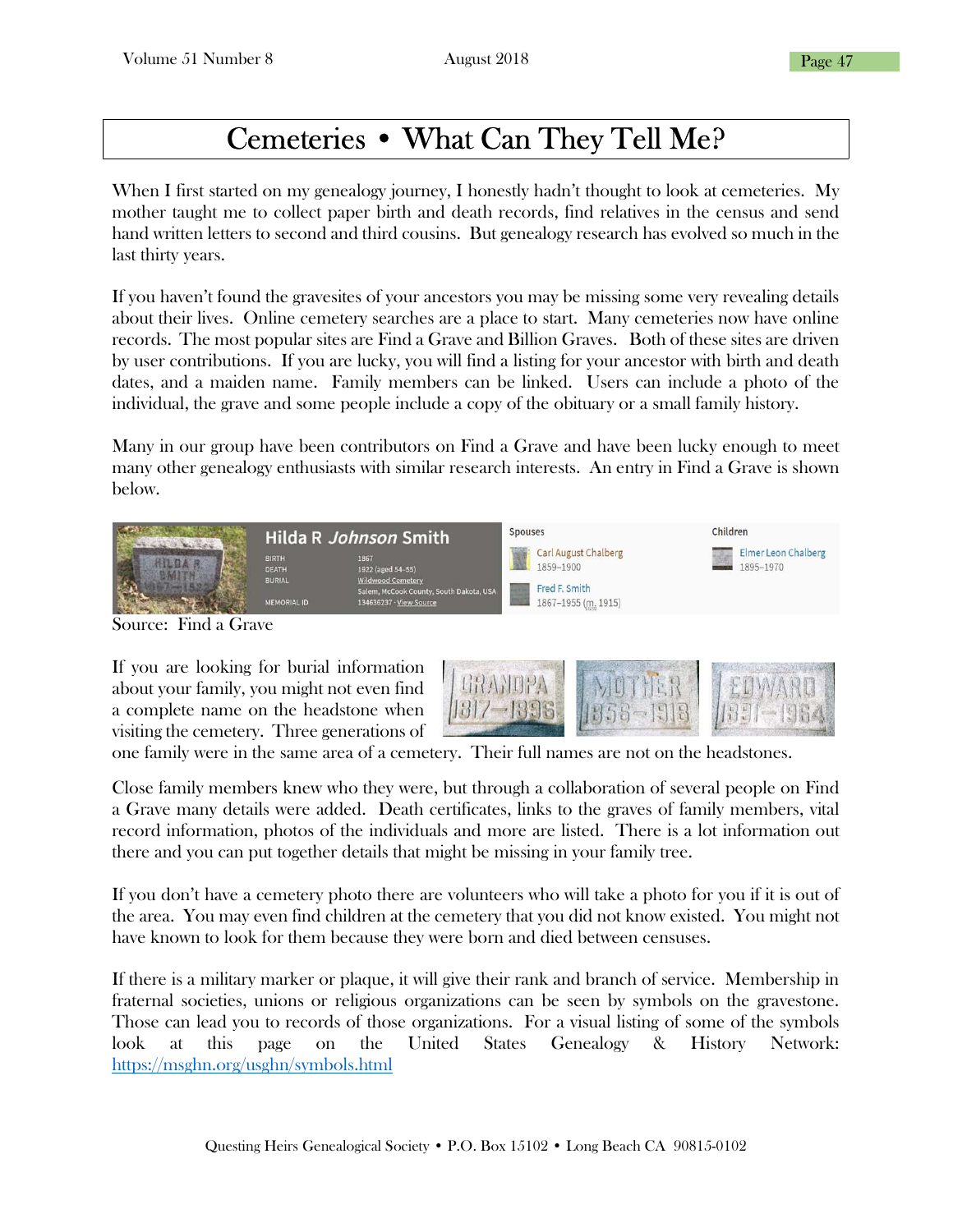### 'Five Photos You Should Take at the Cemetery'

Amy Johnson Crow published an article on her blog April 7, 2017 that is worth reading. In it, Amy describes essential photos you should take when you visit a cemetery to locate ancestor graves.

- 1. The Cemetery Sign
- 2. The Entire Tombstone
- 3. Close-up Details
- 4. The Wider Shot 5. The Neighbors
- To read this story and see more details: https://www.amyjohnsoncrow.com/5-photos-you-should-take-atthe-cemetery/

# How Can Siblings Have DNA Showing Different Ethnicity Estimates

From Dick Eastman's Blog · July 17,  $2018 \cdot \frac{http://www.eogn.com}{http://www.eogn.com}$ 

If you have a DNA test performed and it shows 35% German ancestry, 25% Irish ancestry, 10% Scandinavian ancestry, and the rest from the Middle East, does that mean your brother or sister will show exactly the same results if they also take a DNA test? Actually, the answer usually is "no."

How can full-siblings have different ethnicities when they have the same parents? It's a consequence of the complex relationship between genetics, ancestry, and ethnicity.

It is usually because one sibling received more or fewer genes from one parent than the other. In contrast, the sibling may have received more genes from the second parent and fewer from the first.



Photo source: Wiki Commons public domain

Confused? Dick Eastman recommends an article and a graphic in the *Genealogy Explained* web site at http://bit.ly/2NnKr29 that will explain it.

### Blog Stories to Read this Month

FamilySearch Blog: The Immigration Act of 1924 and the End of Ellis Island https://www.familysearch.org/blog/en/immigration-act-1924-ellis-island/ Amy Johnson Crow: Finding Hidden Records on Family Search https://www.amyjohnsoncrow.com/finding-hidden-records-on-familysearch/#more-5117 The Legal Genealogist: Documenting Ourselves https://www.legalgenealogist.com/2018/07/28/documenting-ourselves/

# Coming in September

QHGS Membership renewal time is coming up in September. Look for more information and the renewal form in September's issue of the QHGS Newsletter.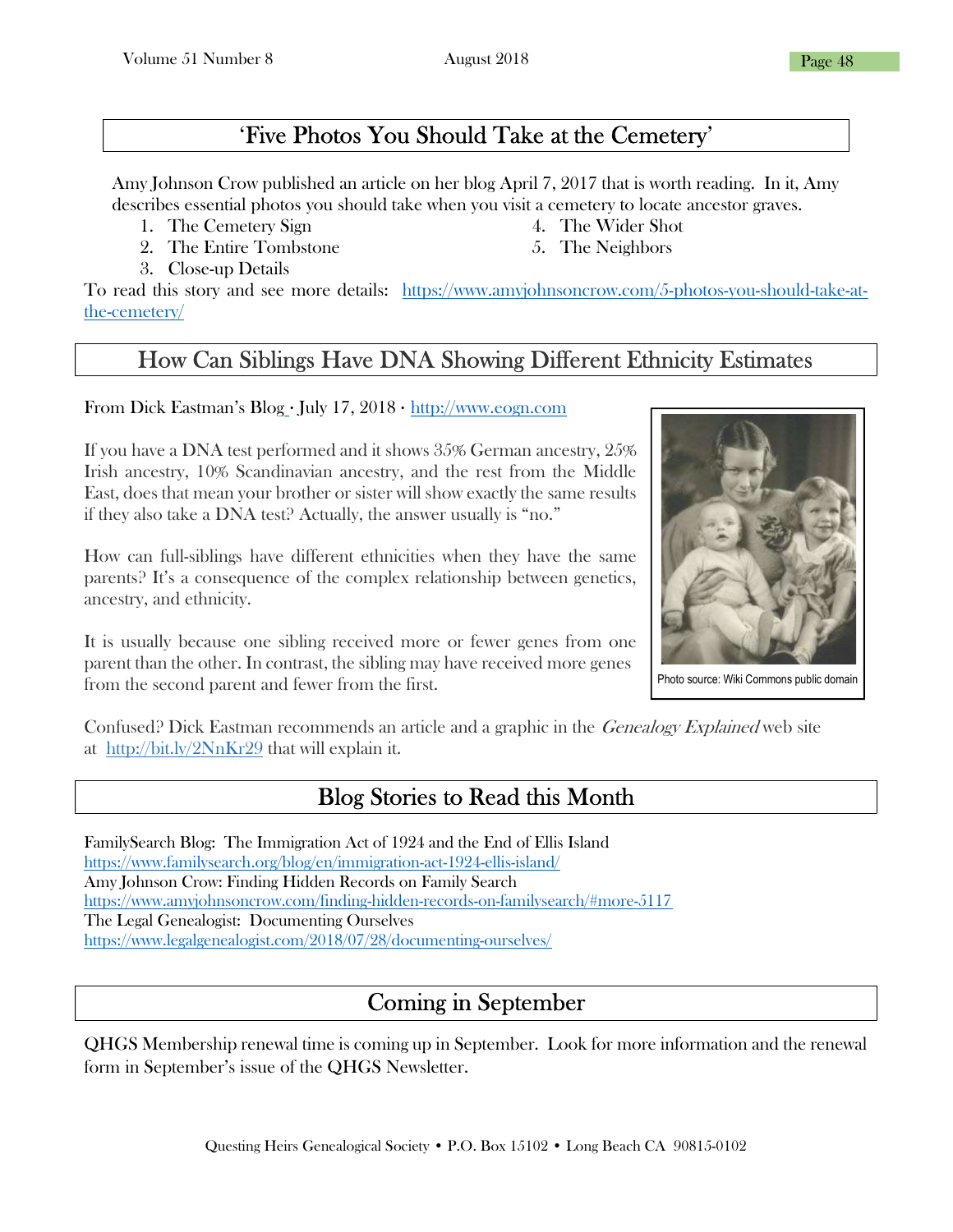### Genealogy Learning Opportunities

#### South Orange County California Genealogy Society

October 20, 9 AM – 3:30 PM 'Successful Tools for Genealogy Research' by Thomas MacEntee

- $\checkmark$  '10 Ways to Jumpstart Your Genealogy'
- $\checkmark$  'Mind Mapping Your Research Plans & Results'
- 'How Do I Know What I Don't Know'
- 'After You're Gone: Future Proofing Your Genealogy Research'

For more information see www.soccgs.org

#### FamilySearch

August 23 – 'Swedish Moving Records' August 30 – 'Genetic Genealogy: An Introduction to DNA' August 30 – 'DNA: I've Tested. Now What?' For more information see:https://www.familysearch.org/wiki/en/Family\_ History Library Classes and Webinars

#### Los Alamitos-Rossmoor Library Genealogy Club

August 30, 5 PM - 6:30 PM 'Trace Your Roots Across the Ocean' by Linda Serna For more information: http://www.ocpl.org/libloc/larossmoor/calendar

#### Family Tree Webinars

August 8 – 'Genealogical Proof for the Novice Genealogist' by Annette Burke Lyttle August 10 – '50 Websites to Find Vital Records' by Gena Philbert-Ortega August 15 – 'Untangle the Web of German Websites' by Teresa Steinkamp August 21 – 'GPS: Finding Your Way Through Tough Research Problems' by James Ison August 28 – 'How Photos Enhance Genealogical Research' by Daniel Horowitz For more information: https://familytreewebinars.com/upcomingwebinars.php

### New Records on FamilySearch

Georgia Deaths 1928-1942 New York State Census 1905 Tennessee Deaths 1914-1966 Native American Census Rolls 1885-1940 Pierce County, Washington, Marriage Returns 1891-1938 These are just a few of the new additions. For a complete listing see: https://www.familysearch.org/blog/en/recordsfamilysearch-july-2018/

## New Records on Ancestry

New York State, Birth Index, 1881-1942 Virginia, Birth Records, 1912-2014, Delayed Birth Records, 1854-1911 Louisiana, Soldiers in the War of 1812 Canadian Passenger Lists, 1865-1935 Updated U.S., Cemetery and Funeral Home Collection 1847-2018 These are just a few of the new additions. For a complete listing see: https://www.ancestry.com/cs/recent-collections

MEMBERSHIP REPORT by Cynthia Day-Elliott Attendance at our July meeting: 33 members and 3 guests

REFRESHMENT REPORT by Sandy Hollandsworth Our August hosts are: Terry Hamilton and Janice Miller